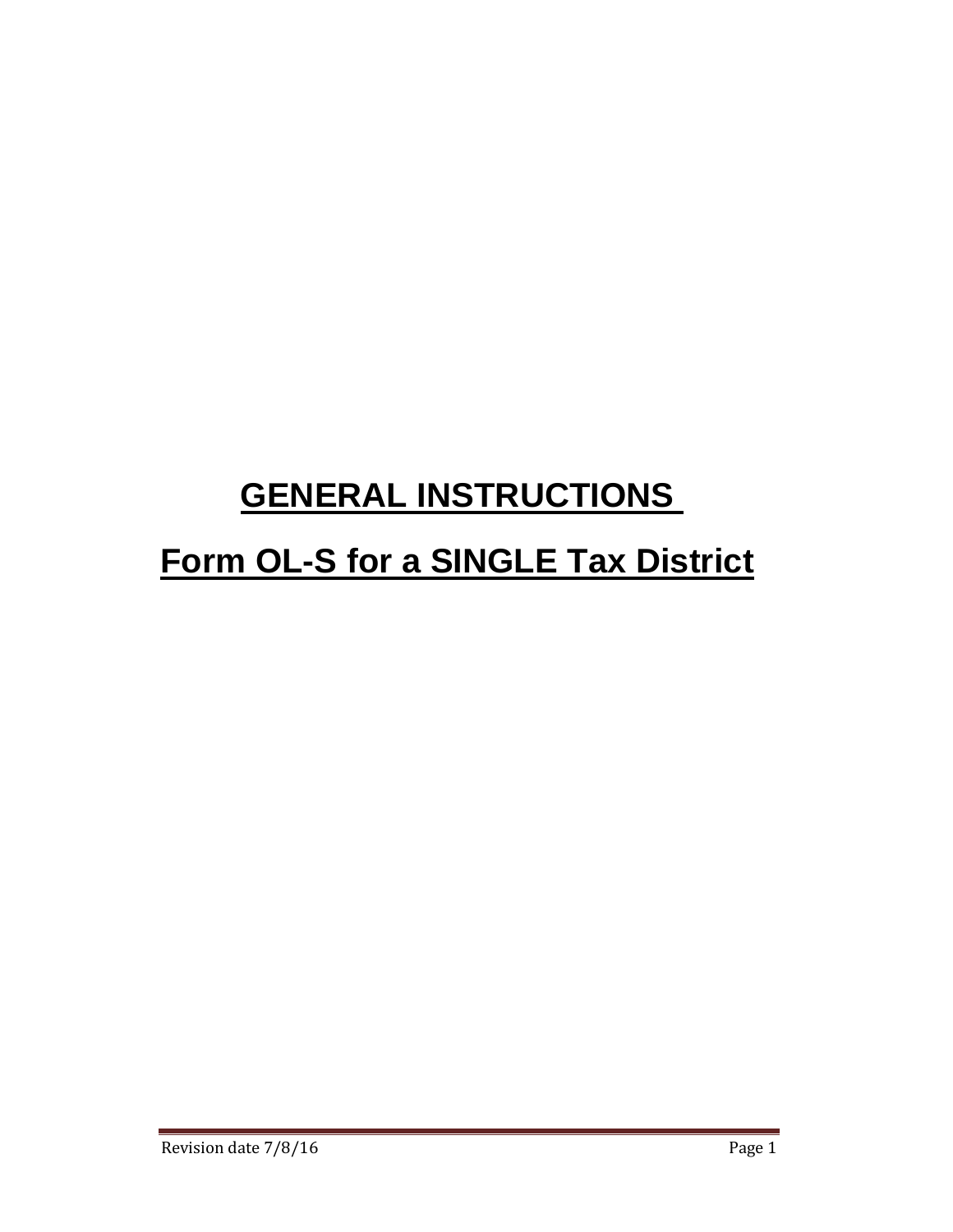Form OL-S, Single Tax District Standard Kentucky Local Occupational License Fee Return has been developed in accordance with Kentucky Revised Statutes (KRS) 67.750 - 67.795.

> The Kentucky Secretary of State is the repository for all local ordinances, tax forms, instructions and other information, available at: http://app.sos.ky.gov/occupationaltax/.

These instructions are provided to aid the licensee in the completion of Form OL-S. They are not intended to be all-inclusive and therefore should be used only as a supplement to the current KRS and license fee ordinances, regulations and instructions of each tax district. These instructions do not supersede any provision of the KRS, local ordinances, regulations, or instructions.

**NOTE: Form OL-S (Single Tax District) is to be completed and filed with those taxing districts that collect for their tax district only. For 2015 returns, the local tax district return may be completed in lieu of Form OL-S. Taxpayers who report to tax agencies that collect tax for two tax districts should use the local tax district form(s). Form OL-D (Dual Tax Districts) is currently being developed. [KRS 67.767]** 

## **GENERAL INSTRUCTIONS**

#### **Who Must File:**

Corporations, partnerships, sole proprietorships, estates and trusts, or other businesses engaged in an occupation, trade, or profession with a business nexus in a local tax district must file an Occupational License Fee Return. This return is required for each legal entity or individual that operates a business. [KRS 67.750(1)]

- For individuals, some tax districts require one return per federal schedule, while others allow combining of multiple federal schedules.
- Some tax districts do not allow consolidated corporate returns while others require them.
- **Important:** Some tax districts also assess the occupational tax on the wages of employees. These are reported by the employer on separate forms.

Individuals whose only business income is derived from compensation on which the tax has been properly withheld by the employer are not required to file this return.

#### **What is Subject to the Fee:**

Occupational fees are business license fees, not income taxes. Under the KRS, each entity or individual that conducts taxable business activities are subject to the fee based on either gross receipts or net profits, depending upon which method of taxation has been adopted by the local tax district. [KRS 67.750(13) & (14)] The method of taxation for all local tax districts can be found at [http://app.sos.ky.gov/occupationaltax/.](http://app.sos.ky.gov/occupationaltax/)

## **You Must File an Occupational License Fee Return Even If:**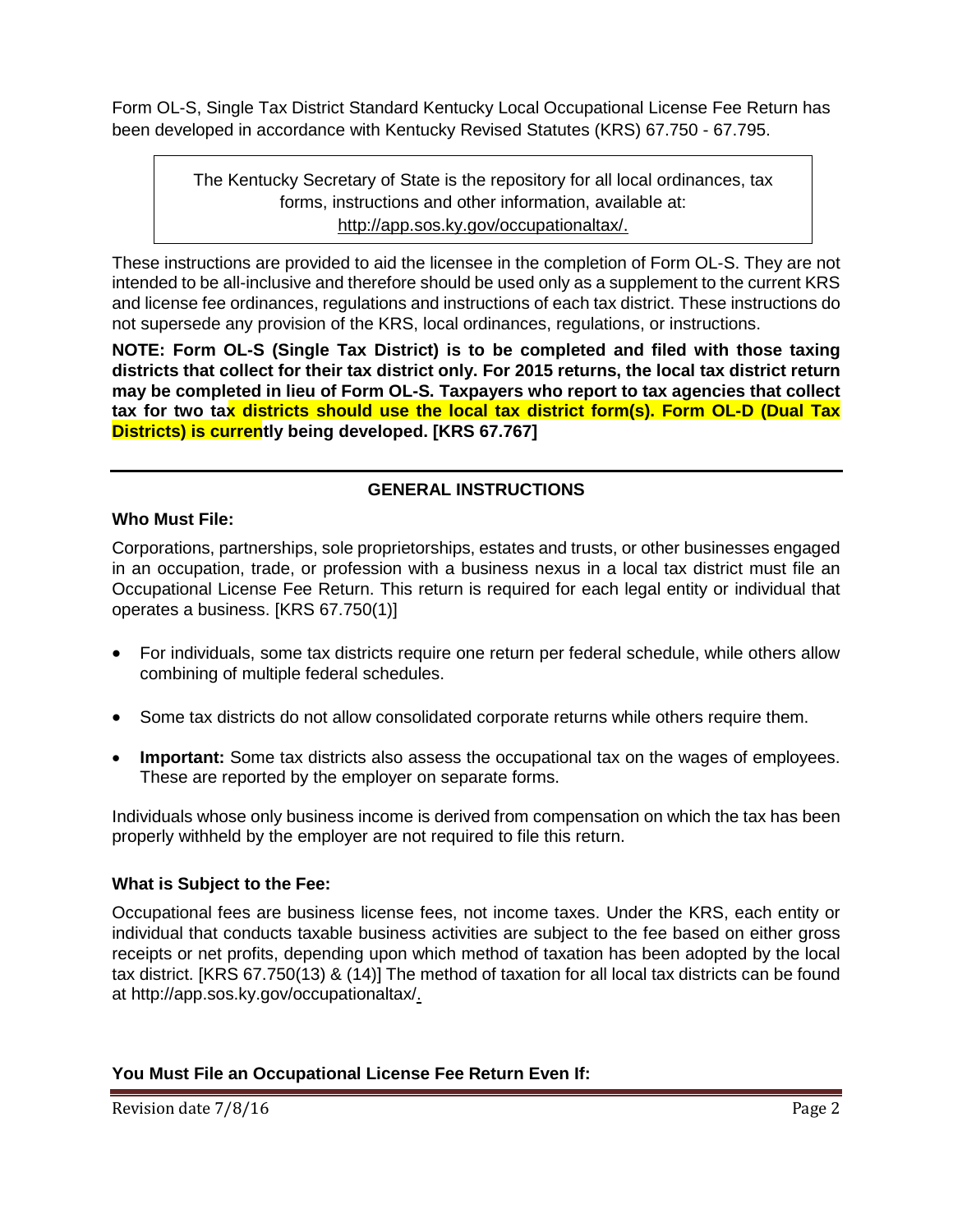- Your business activity resulted in a loss for the tax year.
- You were not actively engaged in business during the year. In this case, check the box designated "No Activity" and complete the other items on page 1.
- Your business activity ceased prior to the end of your fiscal year. In this case, check the box designated "Final" in the Filing Status Section and answer question G on page 1 and complete the remainder of Form OL-S. [KRS 67.763]
- You applied for a business license with the intention of starting a business but never transacted business and do not intend to do so in the future. Check the boxes on page 1 designated "No Activity" and "Final," complete question G, and sign and date the return.

When to File: Form OL-S must be delivered to the tax district or postmarked by the 15<sup>th</sup> day of the 4<sup>th</sup> month after the end of the fiscal year (April 15 for calendar year filers). [KRS 67.750(3) & 67.768]

**Where to File:** Current addresses for all local tax districts can be found at http://app.sos.ky.gov/occupationaltax/.

**Signature:** All returns must be signed by an appropriately authorized person who is responsible for the preparation of the return. The person who signs the return must print his/her name and phone number in the area provided.

**Extensions**: If an extension of time for filing is needed, a separate extension request must be filed with each tax district and is mandatory in all cases. Some tax districts have their own forms for requesting an extension of time to file, but most will accept a timely filed copy of the federal extension application with the district. Include your local tax district account number on the application.

The extension request must be postmarked or hand-delivered to the local tax district on or before the original due date and it must be accompanied by the amount properly estimated as due. If a request for extension of time is timely filed, any amount that is not paid by the regular due date bears interest at the rate of one percent (1%) per month, or part of a month. [KRS 67.770]

**Penalties for Failure to File and/or Pay**: There may be a five percent (5%) penalty per month, or a part of a month, for failure to file and/or pay a tax by the regular or extended due date. The total penalty cannot exceed twenty-five percent (25%) of the total tax due, and cannot be less than twenty-five dollars (\$25). [KRS 67.790(1)]

**Estimated Tax:** Taxpayers, other than sole proprietors, who have a total tax obligation above \$5,000 for any tax period may be required to submit quarterly estimated payments in the future.

**NOTE**: An extension of time to file a return does not extend the time for making estimated tax deposits for the next year. A list of tax districts that require estimated tax payments can be found at http://app.sos.ky.gov/occupationaltax/. [KRS 67.755]

**Penalties for Failure to Pay Required Estimated Tax:** If the local tax district requires quarterly estimated tax payments, underpayment penalties are based on the lesser of (a) twenty-two and one-half percent (22.5%) of the current taxable year tax liability; (b) twenty-five percent (25%) of the preceding full year taxable year tax liability; or (c) twenty-five percent (25%) of the average tax liability for the three (3) preceding full year taxable years' tax liabilities if the tax liability for any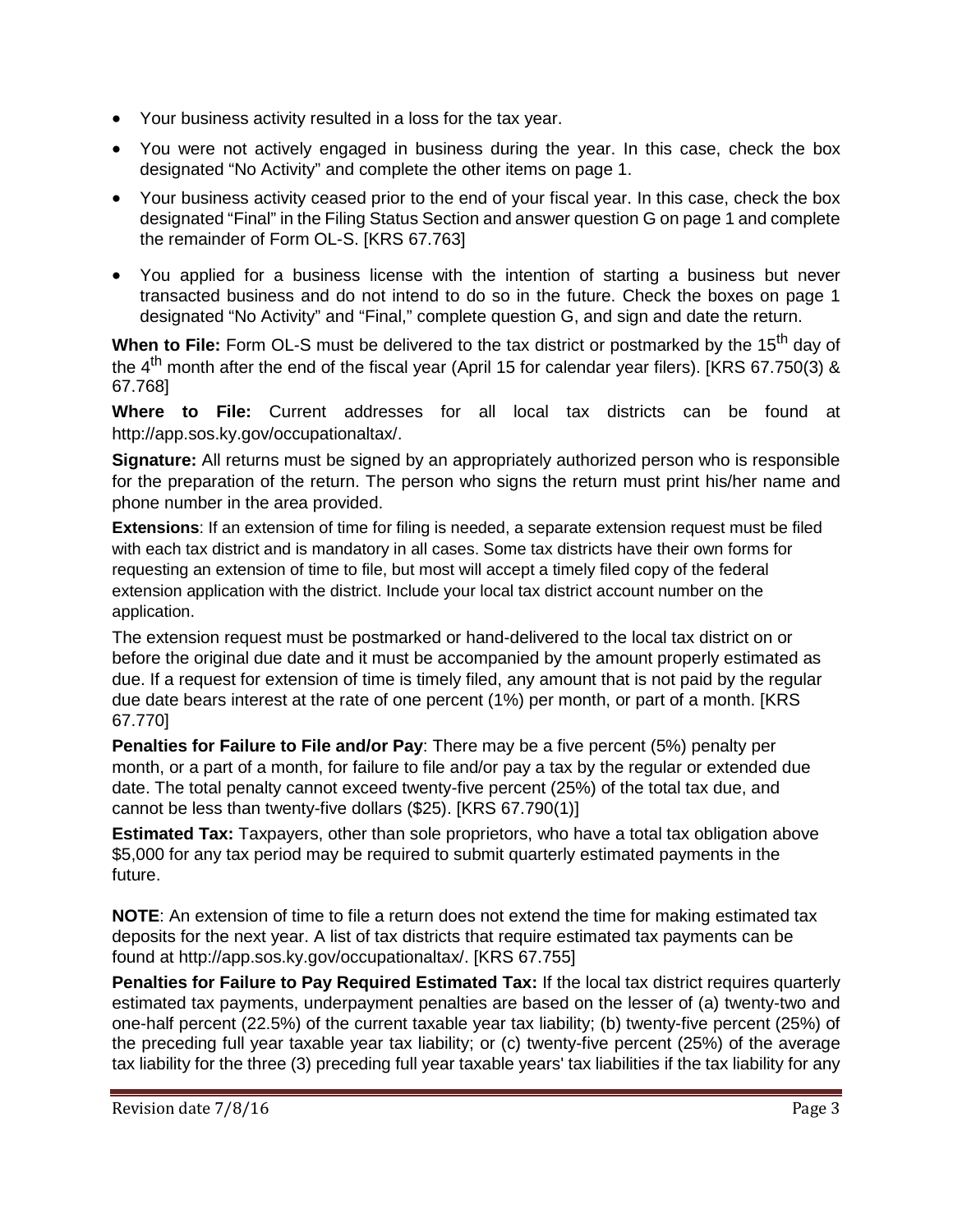of the three (3) preceding full taxable years exceeded \$20,000.

Any business entity that fails to submit the minimum quarterly payment required above by the due date for the quarterly payment must pay an amount equal to one percent (1%) per month, or part of a month, of the amount of the unpaid quarterly payment required above. The penalty applies from the due date for the quarterly payment until the earlier of (a) the time when the aggregate quarterly payments submitted for the taxable year equal the minimum aggregate payments due above or (b) the original due date of the annual return. [KRS 67.755(2)]

**Interest:** Interest is computed at one percent (1%) per month, or a fraction of a month. Interest applies from the original due date to the date of payment. [KRS 67.755(3)]

**Claims for Refund:** Claims for refund or credit must be submitted within two (2) years from the filing of the tax return, the due date of the tax return (including extensions), or the date of payment, whichever is later. [KRS 67.778]

**Amended Returns:** The tax district may require amended returns where there is additional tax due for prior years. A general five-year statute of limitations applies [KRS 67.775]. If you are filing an amended return, check the box "Amended" on page 1.

**State Exemptions:** The following are exempt under Kentucky law from the Occupational License Fee and are not required to file a return. [KRS 67.750(8)]

1. Any company that pays both an ad valorem tax and a franchise tax pursuant to the provisions of KRS 136.120.

2. Persons whose sole business activity is the manufacture of and/or sale of alcoholic beverages. (However, persons having only a portion of their business activity being derived from the manufacturing and/or selling of alcoholic beverages are required to file a return, but may exclude that portion of their net profits derived from such manufacture and/or sale of alcoholic beverages on the appropriate line of Schedule N.)

3. Insurance companies incorporated under the laws of and doing business in the Commonwealth of Kentucky, except as provided in KRS 91A.080.

4. Banks, trust companies, combined banks and trust companies, combined trust, banking and title businesses and savings and loan associations, whether state or federally chartered.

5. Persons whose sole wages, salaries, commissions or other compensations for work performed or services rendered are derived from service as members of the Kentucky National Guard for active duty training, unit training assemblies or annual field training.

6. Persons engaged in the business of conducting a race track at which races are run for stakes, purses or prizes, under the jurisdiction of the State Racing Commission, whose only activity is the conducting of such race track and/or the operating or maintenance of pari-mutuel machines.

In addition, payments received from the state as a share of the various tobacco settlement funds to be paid to farmers are exempt from inclusion in net profits which are subject to this occupational license fee.

**NOTE**: Those otherwise exempt organizations that pay wages, salaries, commissions or other compensation for work performed or services in the tax district must apply for a license fee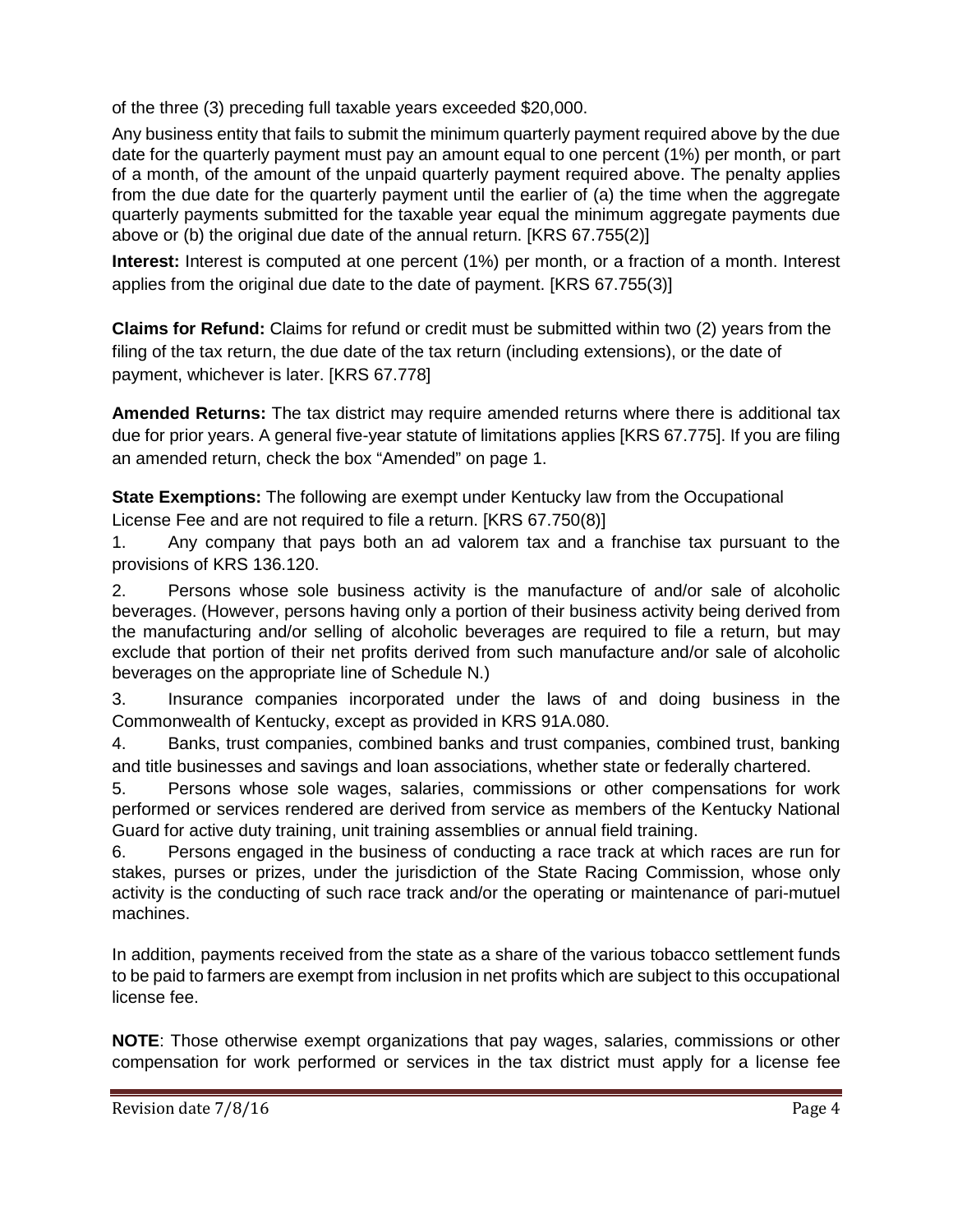account and submit occupational taxes withheld from those wages, salaries, commissions or other compensation.

**Not-for-Profit Employers:** Not-for-profit employers are required to withhold occupational taxes from compensation paid for services in the local tax district. When filing for a withholding account, proof of Internal Revenue Service approval of not-for-profit status must be submitted with the application for a license fee withholding account and/or upon the request of the district.

**Special Provisions of Local Laws:** Local tax districts may have additional exemptions. Local exemptions can include minister's compensation, certain agriculture sales, etc., although those entities may still be required to file a return. Please refer to the local tax district's instructions form at http://app.sos.ky.gov/occupationaltax/.

**Separate Accounting – Apportionment:** Taxpayers are not permitted to separately account for operations occurring within a tax district. If any entity has operations both within and outside a tax district, the total profit or loss per the entity's federal return must be reported on Form OL-S. The total profit or loss is to be multiplied by the apportionment percentage that is based on gross receipts and wages within the tax district. Use Section 2 on page 3 to compute the apportionment percentage. [KRS 67.753(4)]

If you believe that the statutory apportionment methodology does not fairly represent the extent of the business entity's activity in the tax district, the business entity may petition the tax district for permission to use, or the tax district may require, another method. [KRS 67.753(4)]

#### **For your return to be processed properly, you must:**

Complete the entire form, including either Schedule  $G -$  Calculation of Adjusted Gross Receipts or Schedule N – Calculation of Adjusted Net Profit.

**NOTE:** You must first determine whether the local tax district calculates the occupational tax based on net profits or gross receipts.

- Include the local occupational tax account number assigned to the business, the tax year for which the return is filed and the taxpayer's federal identification or social security number.
- Clearly indicate the name and address of the business and note any changes from the prior year.
- Check the appropriate box(es) to indicate whether this is an amended or final return or if a new address is entered. In case of an amended return, please attach a statement indicating reason for the amendment.
- Attach copies of all relevant federal tax forms and related supporting schedules.
- Sign and date the return on page 3.
- Do not put any staples in the return.
- Do not duplex the return print it single-sided.

## **SPECIFIC INSTRUCTIONS**

## **Tax District Information (Page 1)**

Enter the period ending date for the return. The occupational license fee must be reported using the same calendar or fiscal year used for federal income tax purposes.

Enter the name and address of the tax district for which this form is being completed. A list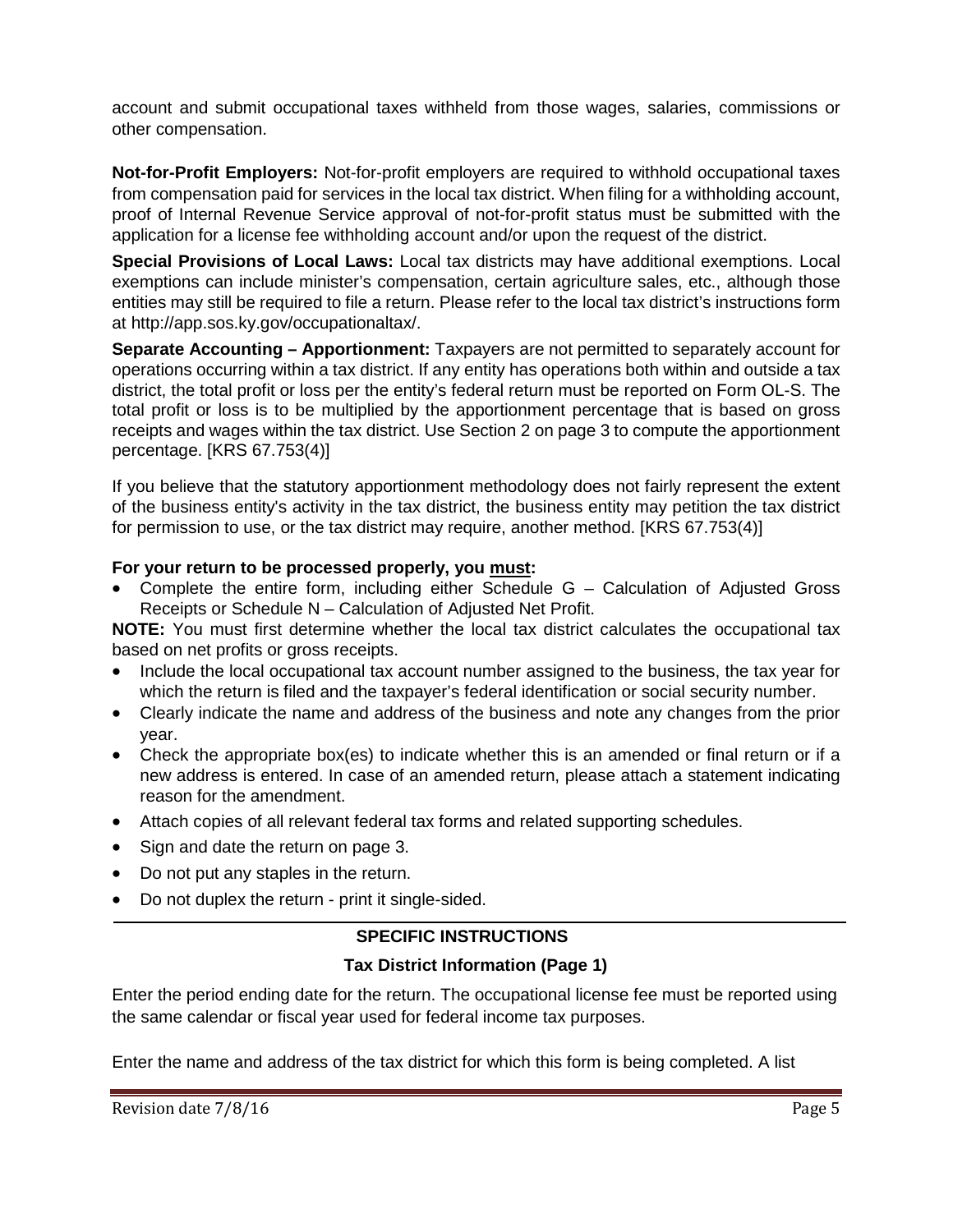of tax districts can be found at http://app.sos.ky.gov/occupationaltax/.

If the occupational license fee return is being prepared using computerized tax preparation software, the Tax District Code associates local tax rates and specific local requirements into the tax form. If you are completing the return by hand, leave the Tax District Code blank.

## **Licensee Information (Page 1)**

Enter the business name and full mailing address.

Enter the business's account number assigned by the local tax district. Enter the taxpayer's identification number and make sure that number is a federal identification number or a social security number.

Check the method of accounting. The method of accounting must be the same as that used for federal income tax purposes.

Line A – Enter a description of the taxpayer's principle business activity in the tax district and the primary NAICS Code.

**Line B** – Indicate whether you had employees working in the tax district during the period covered by this return. Enter the number of employees who worked in the district.

Line C – Indicate whether you made any payments of \$600.00 or more for services rendered in the tax district to any individual other than an employee. If so, you may be required to submit the Federal Form 1099s to the tax district. For specific filing instructions, please refer to the local tax district's instructions at http://app.sos.ky.gov/occupationaltax/.

Line D – Indicate whether you file a consolidated C Corporation federal tax return. Certain tax districts do not allow consolidated local returns and some tax districts require them. For specific requirements, please refer to the local tax district's instructions at http://app.sos.ky.gov/occupationaltax/.

**Line E** – During the period covered by this return, indicate whether the IRS has changed or proposed to change net income for any prior years. If yes, list the years affected. You should submit copies of the IRS report of the final determination and amended Occupational License Fee returns if applicable within six (6) months of the final determination by the IRS. [KRS 67.775]

Line F – If your federal ID number has changed, enter the name of the new entity and effective date of the change. You are also required to complete a new Occupational License Fee Registration form.

**Line G** – If this is a final return, indicate the reason for discontinuance and the date of discontinuance. If the business was sold, list the name of the successor.

Line H – List the name and complete business mailing address of the person authorized to sign the return for the taxpayer.

## **Filing Status (Page 1)**

Indicate whether the filing status of the entity has changed since last year.

Check only one box to the applicable filing status. If this is an LLC, indicate how the entity is taxed for federal purposes.

Check all boxes that apply to indicate whether the return is amended or final, or if there has been a name, address or Federal ID change. In case of an amended return, please attach a statement indicating the reason for the amendment.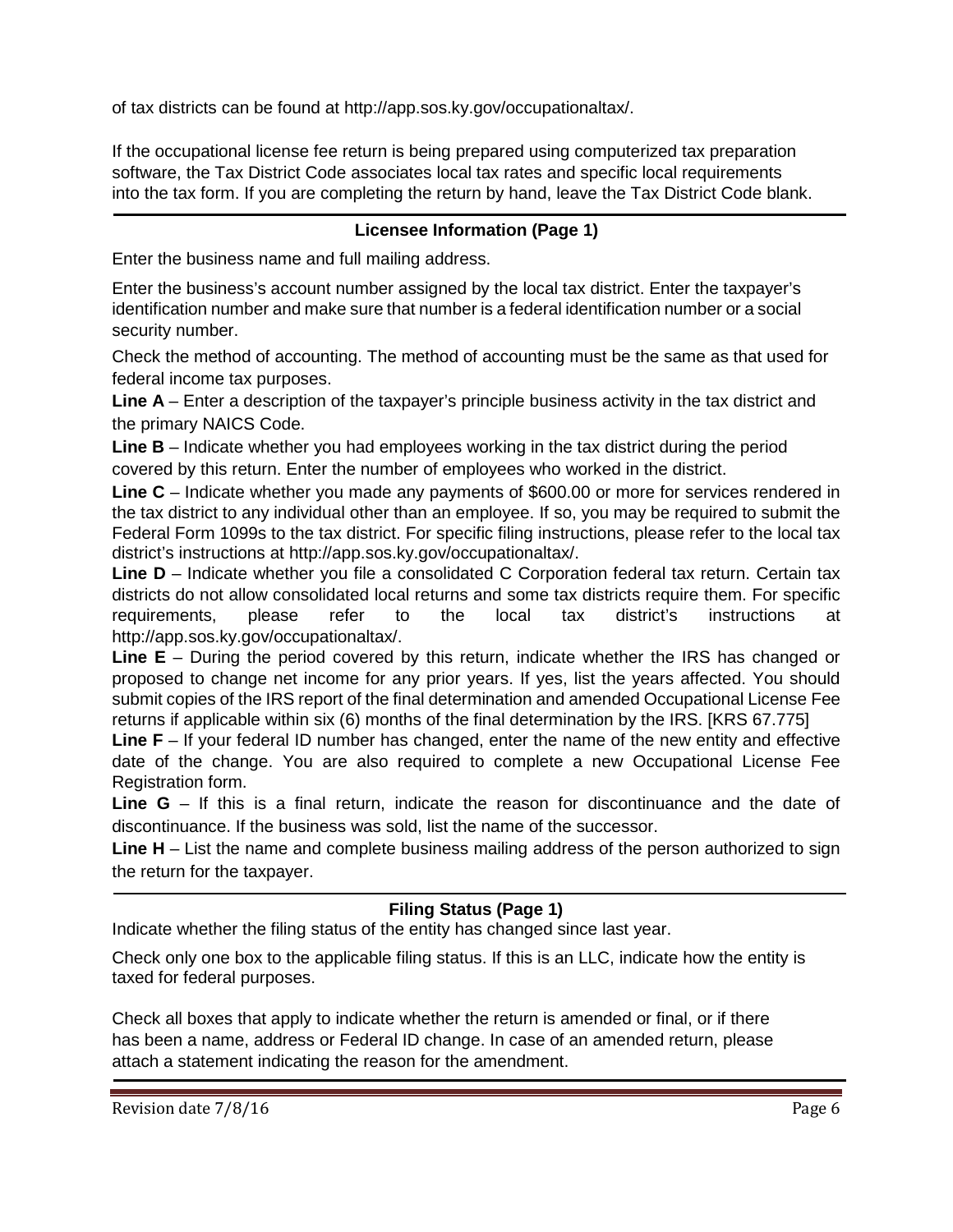## **Section 1 - Occupational License Fee Calculation (Page 2)**

- You must first determine whether the tax district calculates its fee based on Gross Receipts or Net Profit.
- Either Schedule G or N **must** be completed in order to determine your tax liability.

**Line 1**: Enter the Adjusted Gross Receipts from Schedule G or Adjusted Net Profit from Schedule N.

**Line 2** : Enter the apportionment percentage from Section 2, Line 4. Carry the percentage to 5 places after the decimal. Enter 100.00000 if all business operations are in the tax district.

**Line 3**: Taxable Gross Receipts or Net Profit. Multiply Line 1 by Line 2.

**Line 4**: License Fee. Enter the tax rate for the tax district. Multiply Line 3 by the tax rate for the district.

**NOTE for lines 5 and 6**: A list of local districts that require minimum or maximum occupational fees can be found at http://app.sos.ky.gov/occupationaltax/.

**Line 5:** If the tax district has a minimum fee, enter it here.

**Line 6**: If the tax district has a maximum fee, enter it here.

**Line 7**: Subtotal Amount. If the tax district has no minimum or maximum fee, enter the amount from Line 4. If Line 4 is less than the minimum on Line 5, enter the amount from Line 5. If Line 4 is greater than the maximum on Line 6, enter the amount from Line 6.

**Line 8**: Enter any non-refundable credits. A list of local districts that require minimum or maximum occupational fees can be found at http://app.sos.ky.gov/occupationaltax/.

**Line 9:** Subtract Line 8 from Line 7. (This cannot be less than zero)

**Line 10:** Individual filers only. For salaries, wages and tips, etc. that were not withheld upon, enter the tax amount from Schedule W, Line 6.

**Line 11:** Subtotal**.** Add Line 9 and Line 10.

**Line 12:** Enter any refundable credits such as estimated payments, prior year credits, or payments made with extensions.

**Line 13:** Occupational License Fee Due. Subtract Line 12 from Line 11.

**Line 14:** A business entity subject to tax on gross receipts or net profits may be subject to a penalty equal to five percent (5%) of the tax due for each calendar month or fraction thereof if the business entity: (a) Fails to file any return or report on or before the due date prescribed for filing or as extended by the tax district; or (b) Fails to pay the tax computed on the return or report on or before the due date prescribed for payment.

The total penalty levied pursuant to this subsection shall not exceed twenty-five percent (25%) of the total tax due; however, the penalty shall not be less than twenty-five dollars (\$25). This penalty is to be assessed on the first day after the original due date and on the first day of each succeeding calendar month until the license fee is paid**.** Multiply the license fee due on Line 13 by the appropriate percentage. Enter the result, but not less than \$25.00. [KRS 67.790]

**Line 15**: Interest is assessed at the rate of one percent (1%) per month or portion thereof. A fraction of a month is counted as an entire month. Multiply the license fee due on Line 13 by the appropriate percentage.

**Line 16**: Additional fees due; refer to local instructions for additional amounts which may be due. Some examples include next year minimums, privilege taxes or regulatory fees. A list of local districts that impose fees or taxes in addition to the occupational license fee can be found at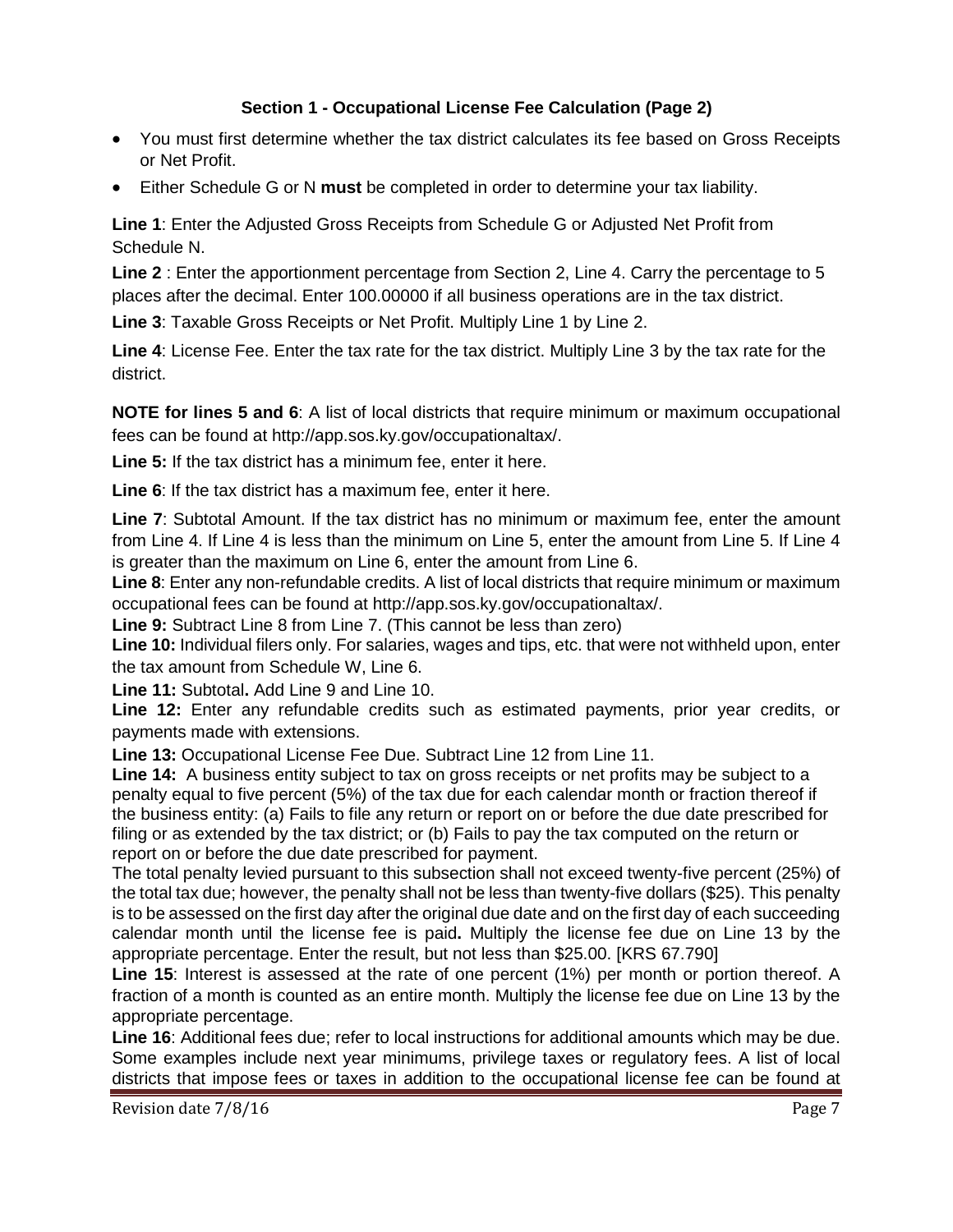http://app.sos.ky.gov/occupationaltax/. **Line 17**: **Total Amount Due**. Add Lines 13, 14, 15 and 16. **Line 18**: If Line 17 is less than zero, enter the amount to be refunded and/or credited to next year.

## **Section 2 - Apportionment Factors (Page 3)**

**A taxpayer whose business activities were conducted in more than one tax district must complete this section.** If business is conducted entirely within one tax district, it is not necessary to complete Section 2. Instead, enter 100.00000 on Page 2, Section 1, Line 2.

#### **Sales Factor**

**Line 1a**: Enter the total gross receipts from the sale, lease, or rental of goods, services, or property of the business entity in the tax jurisdiction during the period.

**Line 1b**: Enter the total gross receipts from the sale, lease, or rental of goods, services, or property from all sources during the period covered by this return.

**Line 1c**: Divide Line 1a by Line 1b. Carry out to five (5) decimal places.

## **Payroll Factor**

**Line 2a**: Enter the total compensation paid or payable to employees for work done or services performed or rendered in the tax district during the tax period. [Do not include payments to independent contractors.]

**Line 2b**: Enter the total compensation paid or payable to employees for work done or services performed or rendered in all business locations during the tax period. [Do not include payments to independent contractors.]

"Compensation" means wages, salaries, commissions, or any other form of remuneration paid or payable by an employer for services performed by an employee, which are required to be reported for federal income tax purposes, increased by (a) amounts contributed by an employee to any retirement, profit sharing, or deferred compensation plan, and (b) amounts contributed by an employee to any welfare benefit, fringe benefit, or other benefit plan made by salary reduction. (Sections 125 and 132 plans.) [KRS 67.750(2)]

**Line 2c**: Divide Line 2a by Line 2b. Carry out to five (5) decimal places.

**Line 3: Total percentages** Add Line 1c and 2c.

## **Line 4: Apportionment Percentage**:

If both Line 1b and Line 2b are greater than zero, divide the entry on Line 3 by 2;

If either Line 1b or Line 2b is zero, enter the amount from Line 3. Do not divide by 2.

The percentage should be carried out to five (5) decimal places. Enter the result on Page 2, Section 1, Line 2.

## **Schedule N - Calculation of Adjusted Net Profit (Page 4)**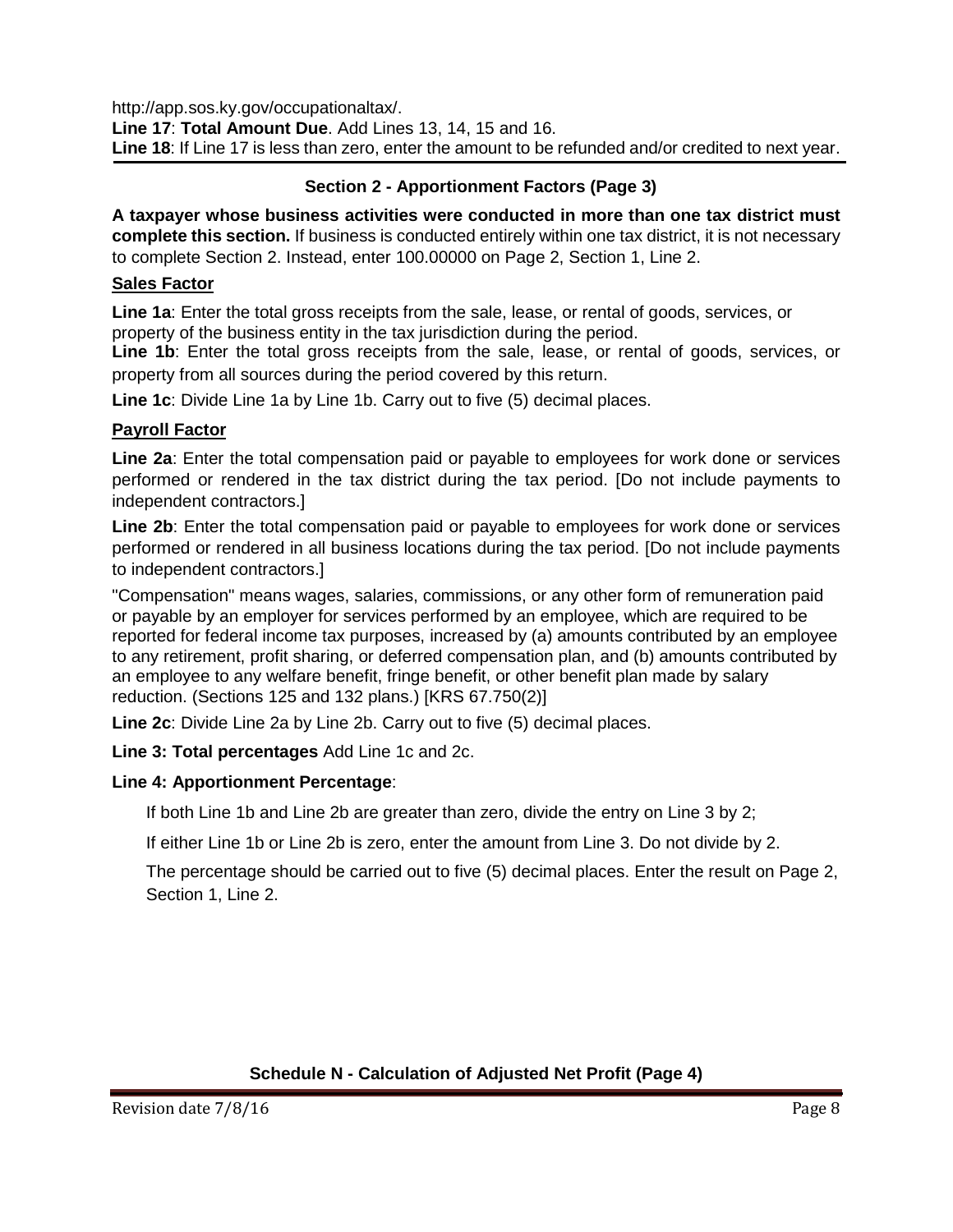The Calculation of Adjusted Net Profit Schedule is designed to accommodate the filing needs of all types of taxpayer entities who conduct business in tax districts that impose tax on Adjusted Net Profit (rather than Adjusted Gross Receipts – See Schedule G). You should complete only those items that apply to your entity type.

**NOTE: Some tax districts do not allow individuals operating multiple businesses to report each trade or business on the same return. Please refer to the tax district's instructions at [http://app.sos.ky.gov/occupationaltax/.](http://app.sos.ky.gov/occupationaltax/)**

**Line 1**: Individuals. Enter the amount of non-employee compensation reported on Federal Form 1099-MISC and reported as other income on Form 1040.

**NOTE**: Line 1 should only be completed by individuals who received payments for contract services who are not claiming business expenses. If you are claiming business expenses, those amounts should be reported on Line 2.(attach a copy of Federal Form 1040).

**Line 2**: Individuals. Enter the net profit or (loss) per Federal Schedule C or C-EZ.

**Line 3**: Individuals. Enter 100 percent (100%) of the short term and long term capital gains or losses from Federal Form 4797 or Form 6252 (installment sales) to Federal Schedule D if they represent gain or loss from the sale of property used in the trade or business.

**Line 4:** Individuals. Enter the total rental real estate and royalty net income (or loss) from Federal Form 1040, Schedule E, prior to any loss limitations imposed by federal tax law.

**NOTE**: Most tax districts have a test to determine whether rental income for individuals constitutes a business activity and is subject to the occupational fee. This determination may be based on gross rental receipts, type of rental property and/or number of rental units, etc. For specific requirements, please refer to the local tax district's instructions at http://app.sos.ky.gov/occupationaltax/.

**Line 5:** Individuals**.** Enter the net profit or (loss) per Federal Form 1040, Schedule F.

**Line 6**: Individuals. Enter the ordinary gain or (loss) on the sale of property used in a trade or business per Federal Form 4797 (attach Federal schedules).

**NOTE**: Individuals must include in net profits any capital gain arising from the sale of any real property included in the licensee's business of renting real property. An individual's or fiduciary's real property is presumed to be included in the licensee's business of renting property if the licensee met the "business activity" test, referenced above, in the current or previous tax year.

**Line 7**: Partnerships. Enter the taxable ordinary income (loss) per Federal Form 1065, Schedule K, lines 1 – 12. (Attach Form 1065 and applicable schedules.)

**Line 8**: Corporations. Enter the taxable income or (loss) per Federal Form 1120 or ordinary income or loss per Federal Form 1120S.

**Line 9**: All business entities. If a deduction is taken for state or local taxes (based on income) or license fees (based on income), regardless of tax district, by an individual on federal Schedule C, C-EZ, E or F or on Federal Form 1120, 1120S or 1065, the amount of those taxes or license fees should be entered on Line 9.

**Line 10**: Partnerships and S Corporations. The following income items reported on Federal Schedule K must be added to ordinary income.

- Net income from rental real estate activities
- Net long term capital gain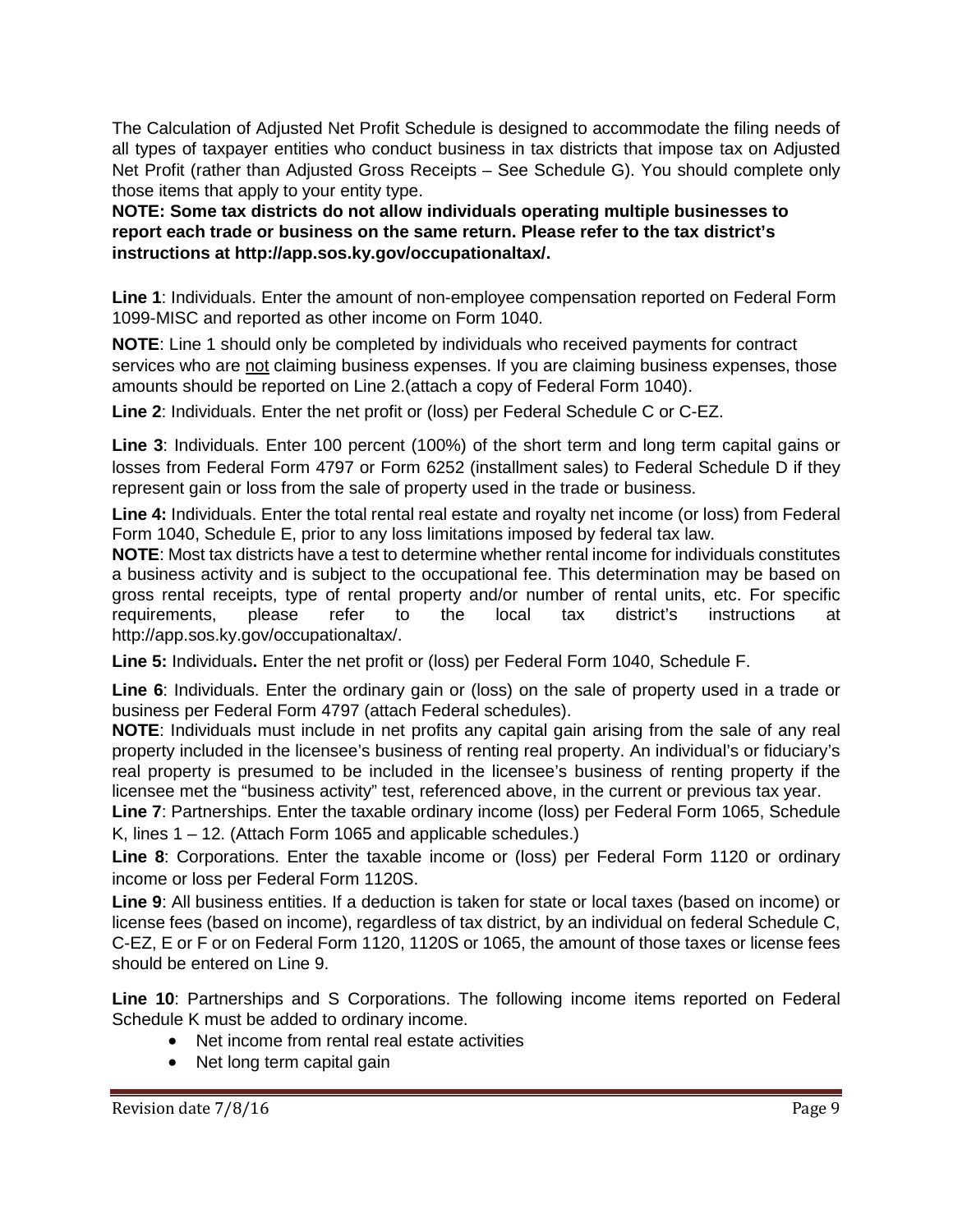- Net income from other rental activities
- Other portfolio income
- Interest and dividend income
- Guaranteed payments to partners
- Royalty income
- Net gain under Sec 1231 (other than due to casualty or theft)
- Net short-term capital gain
- Other income items per Schedule K

Enter the total of these items on Line 10.

**Line 11:** C Corporations. If a deduction is taken on Federal Form 1120 for a net operating loss, the amount of the net operating loss should be entered on Line 11.

**Line 12**: Total Taxable Income. Add Line 1 through Line 11.

**Line 13:** Partnerships and S Corporations. The following losses are reported on Federal Schedule K and may be deducted from ordinary income.

- Net loss from rental real estate activities
- Net long-term capital loss
- Net loss from other rental activities
- Sec 179 expense
- Net loss under Sec 1231(other than due to casualty loss or theft)
- Portfolio loss
- Net short-term capital loss
- Deductions related to portfolio income
- Charitable contributions
- Other allowable deductions per Schedule K (attach schedule)

Enter the total of these items on Line 13 (attach a copy of Schedule K, and rental schedule(s), if applicable).

**NOTE**: For some tax districts, contributions to KEOGH plans, Simplified Employer Pension plans, and medical insurance premiums - whether paid by, or on behalf of, partners, shareholders or individual owners - are not deductible in computing net profits subject to occupational fee.

**Line 14:** Enter the Alcoholic Beverage Deduction from Schedule A, Line 5.

**NOTE**: This deduction may be taken only if the licensee engaged in the selling of alcoholic beverages had an overall profit.

**Line 15:** Enter other adjustments not included elsewhere on this Schedule N. Attach a full explanation, including amounts, of all items. Examples are: allowable expenses for which the licensee elected to take a credit against its federal income tax liability in lieu of a federal tax deduction; income which has been previously taxed in the taxing district; professional expenses not reimbursed by a partnership. See local instructions.

**Line 16: Total Deductions** – Add Line 13 through Line 15.

**Line 17: Adjusted Net Profit** – Subtract Line 16 from Line 12. Enter this amount on Line 17 and on Section 1, Line 1 on Page 2.

## **Schedule G – Calculation of Adjusted Gross Receipts (Page 5)**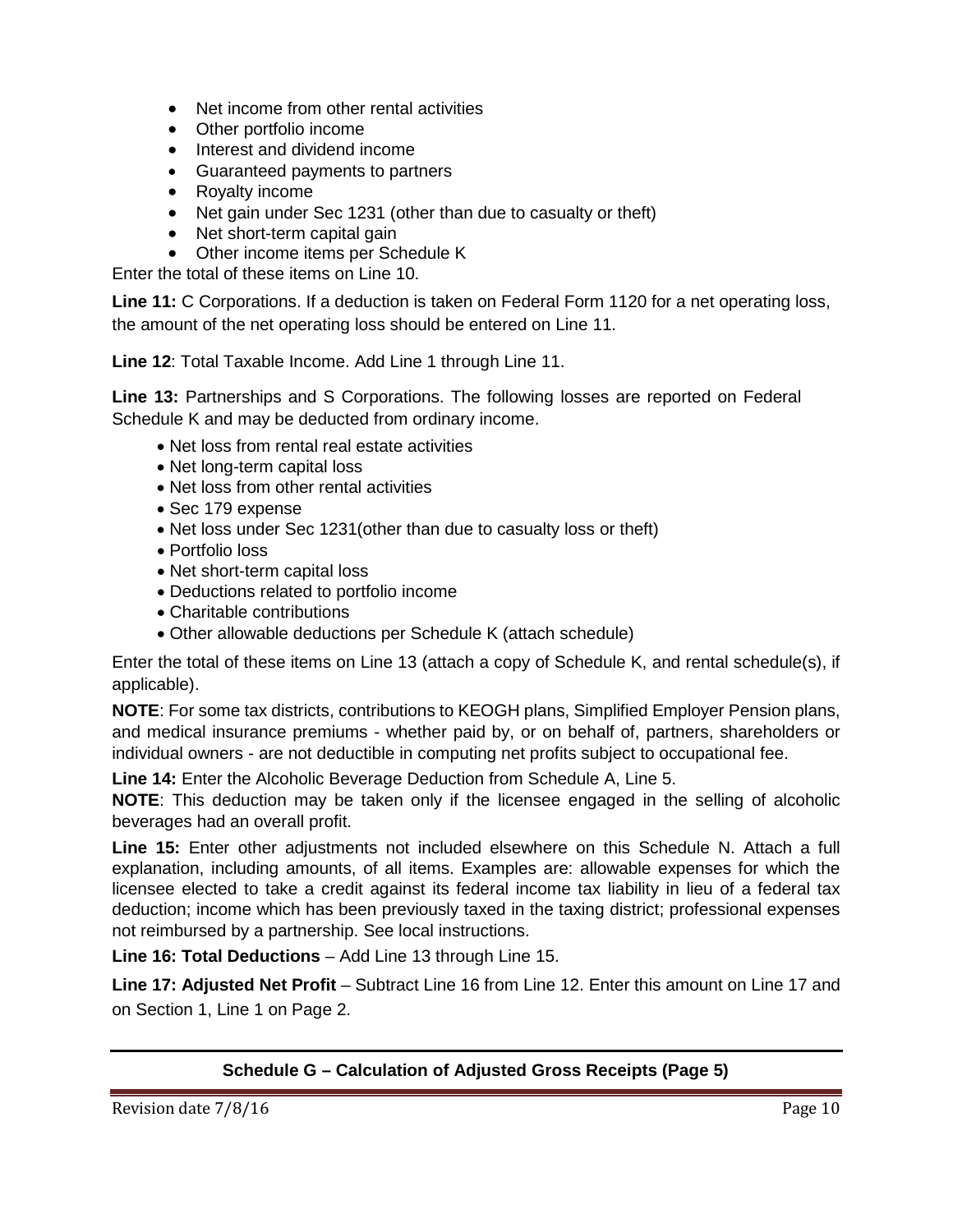The Calculation of Adjusted Gross Receipts Schedule is designed to accommodate the filing needs of individuals, sole proprietors, partnerships, and corporations with operations in tax districts that impose tax on Adjusted Gross Receipts (rather than Adjusted Net Profits – see Schedule N). You should complete only those items that apply to your business operation.

**NOTE**: Some tax districts do not allow multiple individual schedules to be reported on the same return. Please refer to the instructions for the tax district's form, which can be found at http://app.sos.ky.gov/occupationaltax/.

**Line 1**: Individuals. Enter the amount of non-employee compensation reported on Federal Form 1099-MISC and reported as other income on Form 1040.

**Line 2**: Individuals. Enter the gross receipts from Federal Schedules C or C-EZ (attach a copy of Federal Form 1040 and all applicable schedule(s)).

**Line 3**: Individuals. If the tax district taxes capital gains, enter 100 percent (100%) of the short and/or long term capital gains from Federal Form 4797, Form 6252 and/or Schedule D if those gains arise from the sale of property used in the trade or business. In addition, enter the gain from the sale of property used in the trade or business per Federal Form 4797 (attach Federal Form 4797, Form 6252 and/or Schedule D).

**Line 4:** Individuals. Enter the rental gross receipts from Federal Form 1040, Schedule E (attach a copy of Federal Form 1040 and all applicable schedule(s)).

**NOTE**: Most tax districts have a test to determine whether rental income for individuals constitutes an activity subject to the occupational fee. This may be based on gross rental receipts, type of rental property, number of rental units, etc. For specific requirements, please refer to the local tax district's instructions at http://app.sos.ky.gov/occupationaltax/.

**Line 5:** Individuals**.** Enter the gross receipts from Federal Form 1040, Schedule F (attach a copy of Federal Form 1040 and all applicable schedule(s)).

**Line 6**: Partnerships. Enter the gross receipts from Federal Form 1065 (attach Form 1065 and applicable schedules).

**Line 7**: Corporations. Enter the gross receipts from Federal Form 1120 or Federal Form 1120S (attach applicable Federal Form and schedules).

**Line 8**: Corporations. Enter the gross rental receipts from Federal Form 8825 attached to Forms 1120 or 1120-S (attach applicable federal form and schedules).

**Line 9**: Partnerships and S Corporations. Enter the gross receipts from real estate and other rentals of a Partnership or S corporation per Federal Form 8825 and other applicable schedules. (Attach applicable federal forms and schedules.)

**Line 10**: **Total Gross Receipts**. Add Line 1 through 9.

**Line 11:** Enter gross alcoholic beverage sales within the tax district.

**Line 12:** Enter amount of sales and excise taxes reported as income on the applicable

federal form. **Line 13:** Enter returns and allowances reported on the federal return.

**Line 14: Total Deductions.** Add Lines 11 through 13.

**Line 15: Adjusted Gross Receipts**. Subtract Line 14 from Line 10. Enter here and on Section 1, Line 1, Page 2.